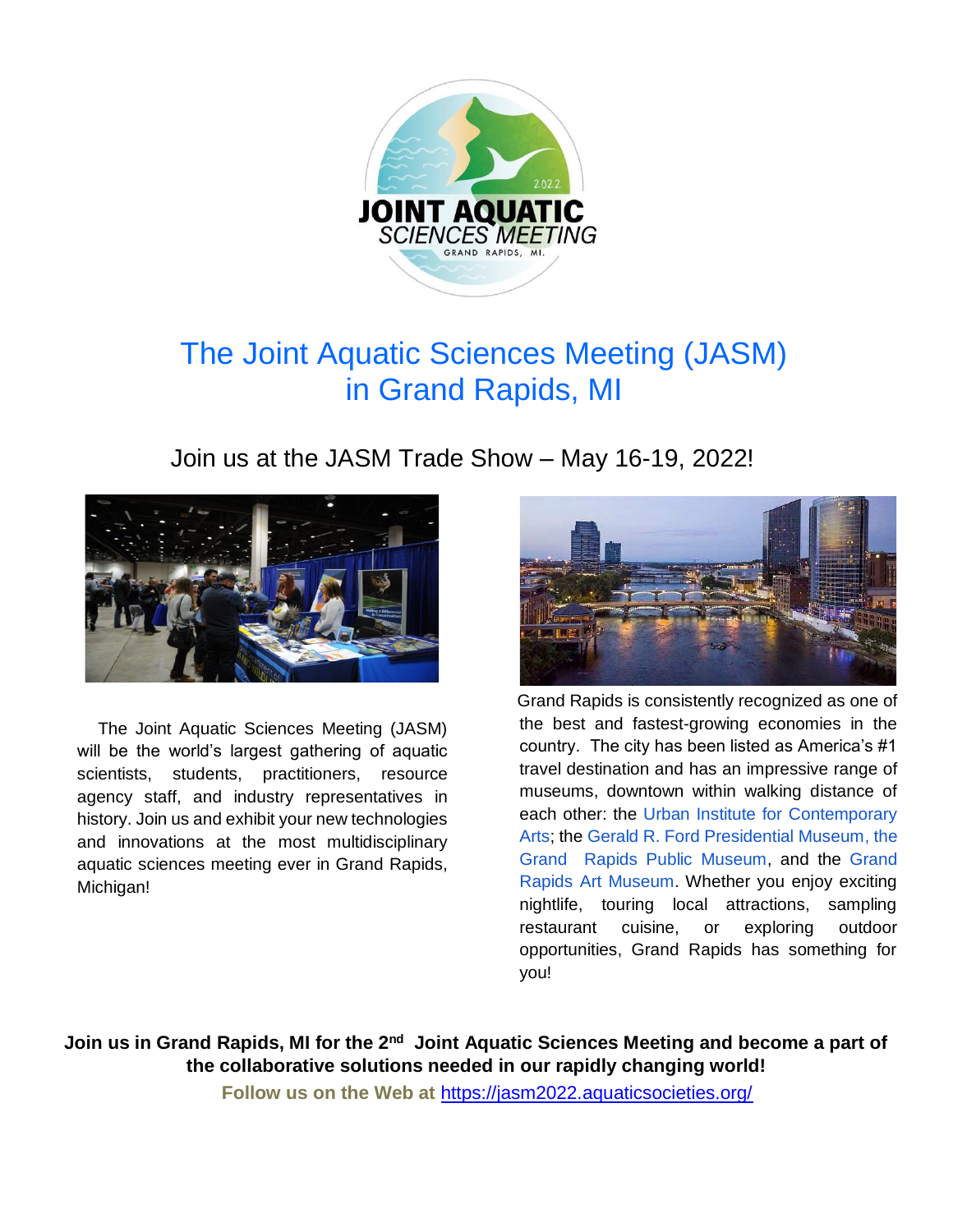

 Your exhibit at this unparalleled industry event will be seen by over 4,000 in-person attendees and many hundreds more virtual attendees. Attendees will include members of the:

- American Fisheries Society (AFS)
- Association for the Sciences of Limnology and Oceanography (ASLO)
- Coastal and Estuarine Research Federation (CERF)
- Freshwater Mollusk Conservation Society (FMCS)
- International Association for Great Lake Research (IAGLR)
- North American Lake Management Society (NALMS)
- Phycological Society of America (PSA)
- Society for Freshwater Science (SFS)
- Society of Wetland Scientists (SWS)

 This will include aquatic scientists and students at the graduate and undergraduate level; federal, tribal, state, and local administrators, directors, and elected officials; educators; consultants; and nonprofits focused on aquatic conservation, and many, many more.

 Meeting sessions, events, and the trade show will take place at the DeVos Place convention center located in downtown Grand Rapids. Two allattendee Trade Show and Poster Networking Events, on Monday and Wednesday evenings, provide ideal opportunities for casual introductions and informal networking.

These forums are provided by JASM for you to communicate your most innovative and impactful aquatic science, fisheries, and conservation technology and techniques directly to our attendees!

Two complimentary conference registrations are included for booths rented at the full rate. These passes allow exhibitors to attend all conference sessions and functions, interact with attendees outside the Exhibit Hall, and gain information on industry issues.

Alternatively, two *exhibitor-only* badges are granted for each purchase of a nonprofit or crafter booth. The exhibitor-only badges grant access to the exhibit hall but do not grant access to conference sessions or other events. To gain full access to all the meeting's events, exhibitors at the nonprofit and crafter rates will need to purchase full registration.

Exhibitors at JASM will include federal and state conservation, environmental and natural resources agencies, companies providing field sampling and scientific equipment, universities and colleges, academic publishers, animal tagging and tracking equipment, computer and software applications, consultant services, water quality monitoring, hydroacoustic systems, and others related to aquatic research, conservation, and management. This historic event will be unparalleled, so do not miss it.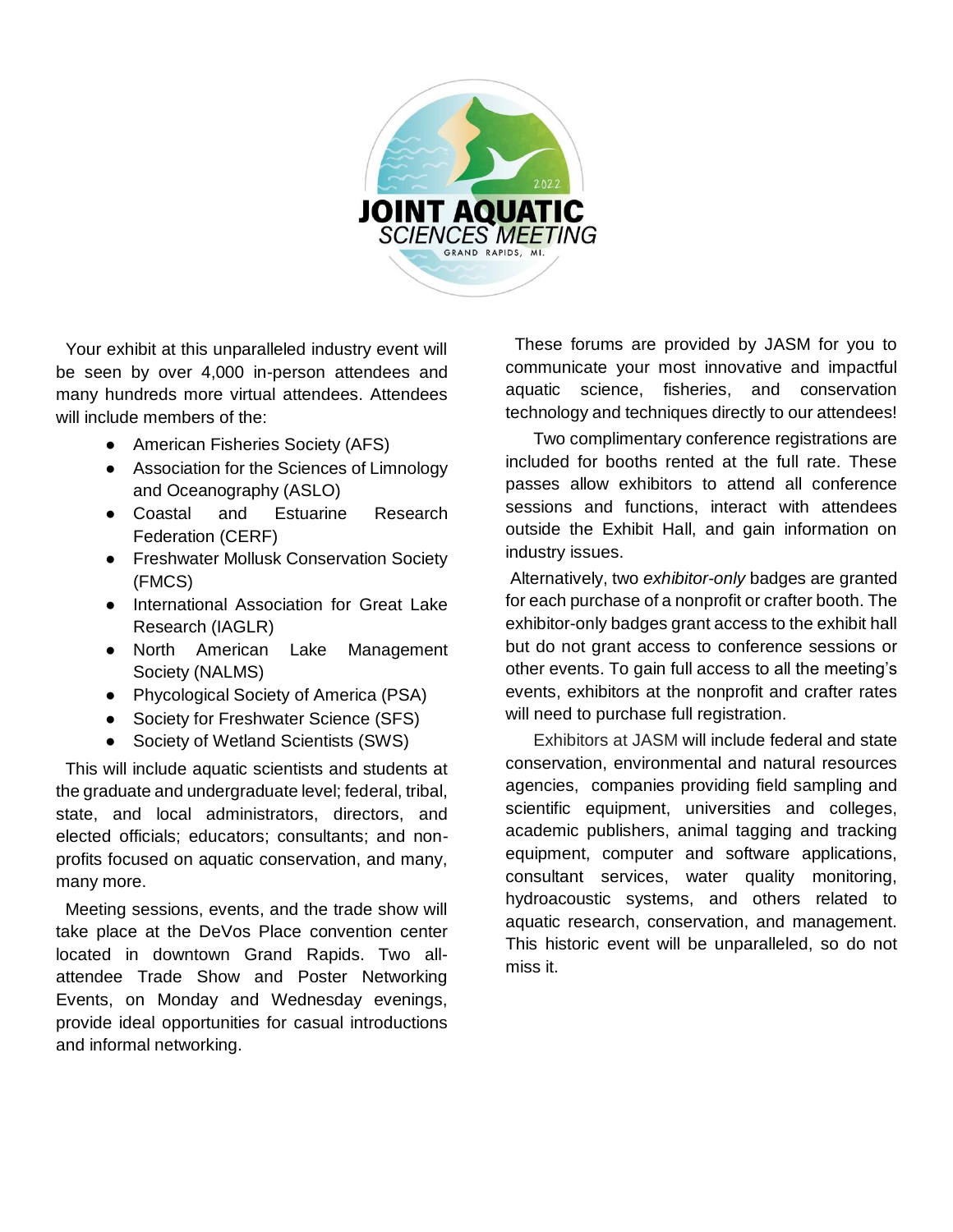

### Rental Fees

**Commercial Exhibitors:** \$1,950.00 per booth **Crafters and Nonprofits:** \$650 per booth

**Tech Sessions:** \$2,000 Contact [sjohnston@fisheries.org](mailto:sjohnston@fisheries.org) for more information.

**NOTE:** These tech sessions occur in a dedicated room in which you can showcase your products.

**Booth Power**: \$60.00 Please see the below link for ordering electricity for your booth from the DeVos Convention Center <https://www.devosplace.org/f/18>

## 2022 Exhibit Hall Schedule

# **Sunday, May 15** 2:00 am–6:00 pm Exhibit move-in **Monday, May 16**  8:00 am–11:00 am Exhibit move-in 11:00 am–5:00 pm Exhibits open 5:30 pm–7:30 pm JASM Trade Show & Poster Networking **Tuesday, May 17**  9:00 am–5:00 pm Exhibits open **Wednesday, May 18**  9:00 am–5:00 pm Exhibits open 5:30 pm–7:30 pm JASM Trade Show & Poster Networking **Thursday, May 19** 9:00 am–2:00 pm Exhibits Open 2:00 pm-5:00 pm Exhibitor/Poster/moveout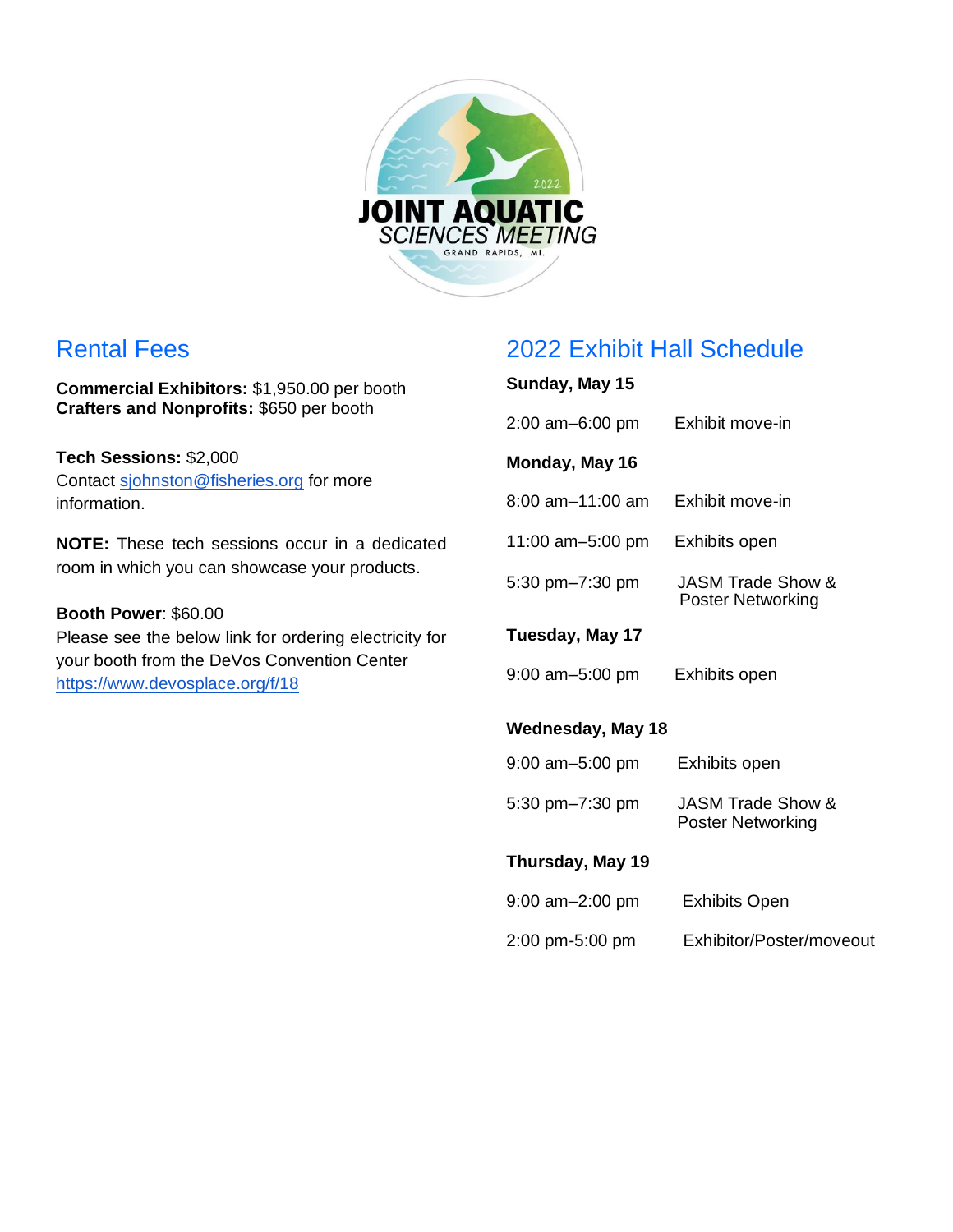

### 2022 Show Information

Exhibitors at the commercial rate receive two full-conference registrations. Additional exhibitors or exhibitors at crafter and nonprofit booths must purchase full registration to attend sessions or events other than the Trade Show networking events.

Ten-foot (10') back drape and three-foot (3') side drapes, One eight-foot (8') table, Two chairs, one wastebasket, and one ID sign.

#### Virtual Exhibits

JASM is planning to meet in-person in Grand Rapids, but we're also preparing for a hybrid and virtual meeting format if they become necessary due to local regulations. We'll keep you posted with updates!

#### Available Services

A complete service kit containing information on carpet, utilities, and freight will be sent by **Modern Expo** approximately six weeks prior to the meeting. [Click here for all exhibitor forms.](https://www.devosplace.org/p/visit/exhibitor-forms) 

# **RESERVE YOUR BOOTH TODAY**

[Click Here](https://www.xcdsystem.com/afs/exhibitor/index.cfm?ID=JUCNMJY)

#### **LIVE EXHIBITOR BOOTH MAP**

[Click](https://afs.econference.io/floorplan/#/RiVp8Is/floorplan) Here